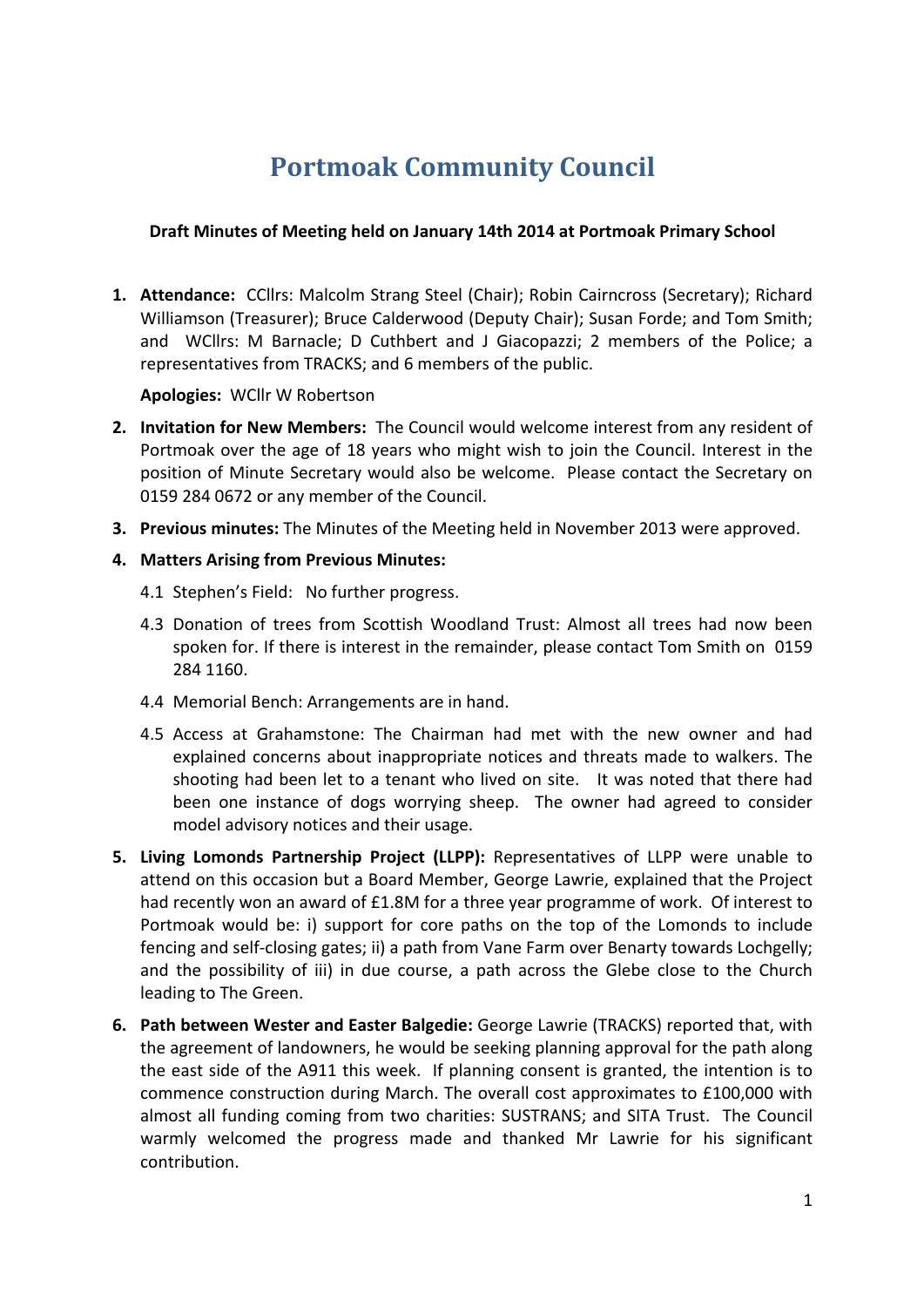- **7. Lomond Inn Kinnesswood:** The Council noted concerns of a resident that unauthorised parking could constitute a risk to the security of the site. It was mindful of the need for access to recycling and composting provisions. The position would be monitored but it was agreed that at present no action should be taken. The Council wound contact the owner to advise him of its interest in seeing that the recycling facility was retained in position.
- **8. Projects and the "Unpaid Work Team":** The Council noted the invitation from the "Team" who are seeking suitable projects, big or small, where free labour would benefit the local community. Local community organisations were encouraged to seek assistance.

#### **9. Reports**

- 9.1 Police: PC Douglas Stapleton was welcomed to his first meeting and presented the Police Report. Key points included: interference with a horse by pleating its mane which could signal adverse consequences; and a burned out caravan in Kinnesswood. Enquires were on-going. The public should be alert to gangs of eastern Europeans working in the Tayside area: outbuildings should be secured; and, if there is suspicious activity, the police notified and the number of any associated vehicle recorded.
- 9.2 Treasurer: The Treasurer reported as at the end of December 2013 a balance of £650.85 in the General Account and £770.97 in the Michael Bruce Way Account giving a total of £1,421.82.
- 9.3 Planning: The CC considered the following planning application and agreed not to object to:

13/02240/FLL, Erection of Viewing Structure, Loch Leven Heritage trail

The CC considered the following planning application and agreed to comment on:

13/02250/FLL, change of house type on plots 8, 9 and 10 site west of Main Street Scotlandwell. Confirmation of the path leading from the Development through these plots and into The Green would be sought.

These decisions were unanimous.

The CC noted there had been no progress with application 13/01858/FLL Land East of Causeway Cottage, Scotlandwell, Erection of a dwellinghouse and garage.

The CC noted that in respect to the planning applications at Kilmagadwood (including revision of the junction) decisions were now pending.

Local Development Plan: The LDP is now in its final stages and should be confirmed and circulated shortly.

Developer contributions: Confirmation of the funding due for trees at The Green in Scotlandwell (£400) is still being pursued (WCllr J Giacopazzi). Eligibility of Portmoak Primary School for a recent local developer educational contribution ( $£12,750$ ) and the loss of developer contribution support for post-excavation archaeological work on 23